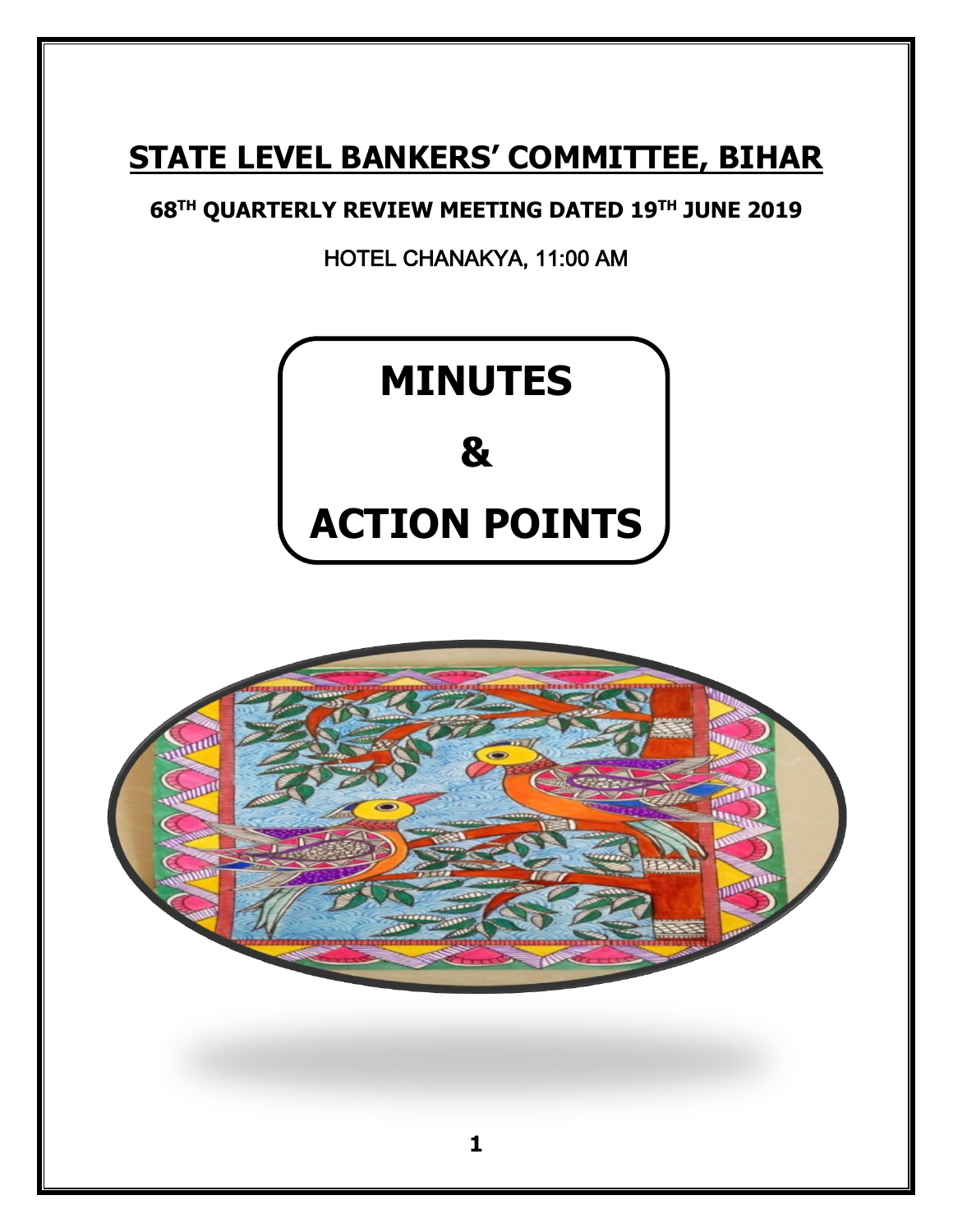#### **MINUTES**

## **68th QUARTERLY REVIEW MEETING OF SLBC, BIHAR HELD ON 19.06.2019**

The 68<sup>th</sup> review meeting of State Level Bankers' Committee, Bihar was held on 19<sup>th</sup> of June 2019 at 11:00 AM at Hotel Chanakya, Patna to review the progress made by banks during the FY 2018-19 and other related issues.

The meeting was chaired by Shri Sushil Kumar Modi, Hon'ble Deputy Chief Minister (Finance) Minister, Government of Bihar.

It was attended by Honourable Ministers Dr. Prem Kumar (Agriculture), Shri Shravan Kumar (Rural Development) , Shri Shyam Rajak (Industries), Shri Rana Randhir Singh (Cooperatives), Shri Suresh Sharma (Urban Development and Housing), Shri Subhash Sharma, Development Commissioner, Bihar and senior officials from Government Departments, RBI, NABARD, DFS, Banks and other institutions. The list of participants is placed as Annexure – I.

**1.** The meeting started with a welcome address delivered by **Shri Mahesh Deepchand Goyal, Chief General Manager, State Bank of India.** During his speech, Shri Goyal highlighted the performance of member banks, important banking indicators and some important issues as under:

(i) CD Ratio at the end of 2018-19 stood at 44.09% , lesser by 1.29% than 45.38% of 2017-18. Large amount of loans were written off every year by banks which, though written-off, were still owed by borrowers and remained in the financial system. If this amount was included in calculation, the CD Ratio of the State would improve.

(ii) The number of branches and banking correspondents of member banks which stood at 6906 and 15007 respectively at the end of 2017-18, had increased to 7469 and 18230 respectively at the end of 2018-19.

The waiver of RTGS & NEFT charges announced recently by RBI wouldl goes a long way in boosting up Financial Inclusion.

(iii) NPAs of the banks in the State at the end of march 2018 was 10.61% which further went up by 32 basis points to 10.93% as of March 2019. The recent guidelines issued by RBI on Asset Classification would help in resolution of big NPAs.

(iv) KCC was one of the important components of Banks' Agri Loan Portfolio. RBI had clarified that crop insurance was mandatory for financing KCC and Agriculture Department, GoI advised that as the State Govt. was not a participant in the PMFBY, no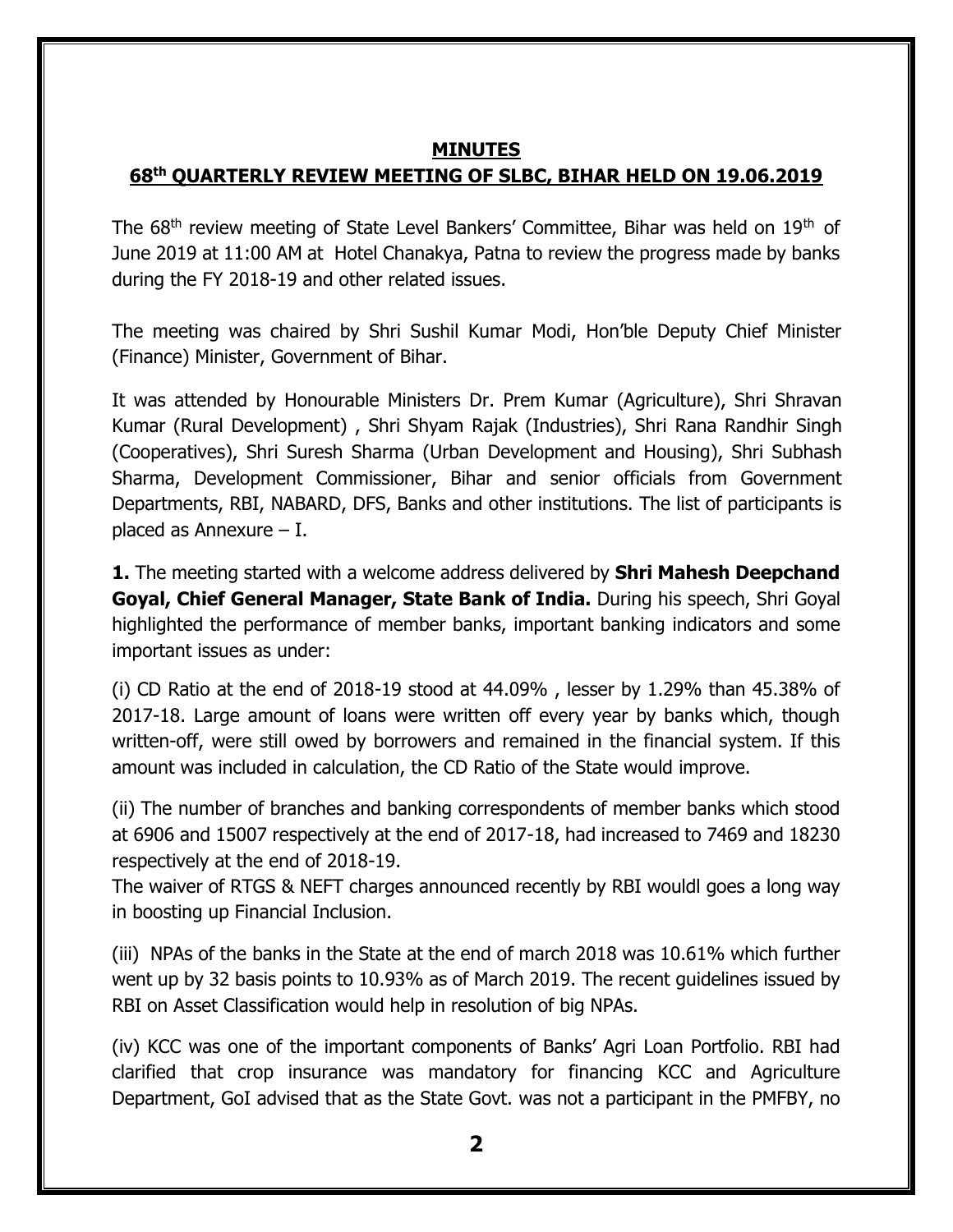action was desired at GoI end. In the Kisan Fasal Sahayata Yojana launched by the State Govt., there was no provision for insurance of crops financed under KCC. It was, therefore, once again an important point to ponder over by the Committee as how to increase coverage of agri loans through KCC ensuring simultaneously the interest of farmers in case of crop loss, particularly in the light of recent instructions to provide KCC to all the remaining farmers.

(v) Banks had crossed, for the first time, the One Lakh Crore mark of disbursement and have also achieved more than 100% (118%) of target to MSME sector under ACP 2018- 19 . However, the total achievement under ACP 2018-19 was pegged at 84.29%.

(vi) The target for FY 2019-20 had been increased to 1,45,000 Crores from 1,30,000 Crores for 2018-19. With some banks coming out of PCA, merger of Dena & Vijaya banks in Bank of Baroda ,induction of one new member, Jana Small Finance Bank and ONGOING expansion of digital platforms, it was hoped that targets set for ACP 2019-20 would be achieved.

**2.** With the approval of the chair, **Shri Vishal Saxena, Deputy General Manager (Agri Business), SBI** made a presentation on Bank's state of the art digital solutions for priority sector business slated to be launched soon. These digital initiatives included digital platforms like Mitra, Mandi, Agri Yono, Contactless MSE Loans , e-Mudra loans and extending the same to Allied Agri Activities. These digital initiatives aim at making loan and other processes hassle free, quick in-principle approvals, reducing TAT, disintermediation, online validation and protection against fraud. The presentation was received with huge applause from all participants.

**3. Shri R.K.Das, AGM, SLBC** informed the house that the minutes of the 67<sup>th</sup> SLBC meeting had been circulated among all concerned and upon some modifications received from Finance Department, GoB , the revised minutes had also been circulated. Since no further request for any modification had been received, these minutes be treated as approved by the house. Mr. Das requested the Principal Secretary (Finance) to take the house through agenda-wise discussion.

4. Analysing performance under ACP 2018-19, **Dr. S. Siddharth, Principal Secretary (Finance), GoB** observed as under:

The performance of the districts identified in the last SLBC as bottom performers continued to be at the lowest ebb. The 10 districts with poorest performance were : Madhubani, Gopalganj, Jehanabad, Katihar, Siwan, Banka, Sheohar, Madhepura, Siramarhi & Supaul.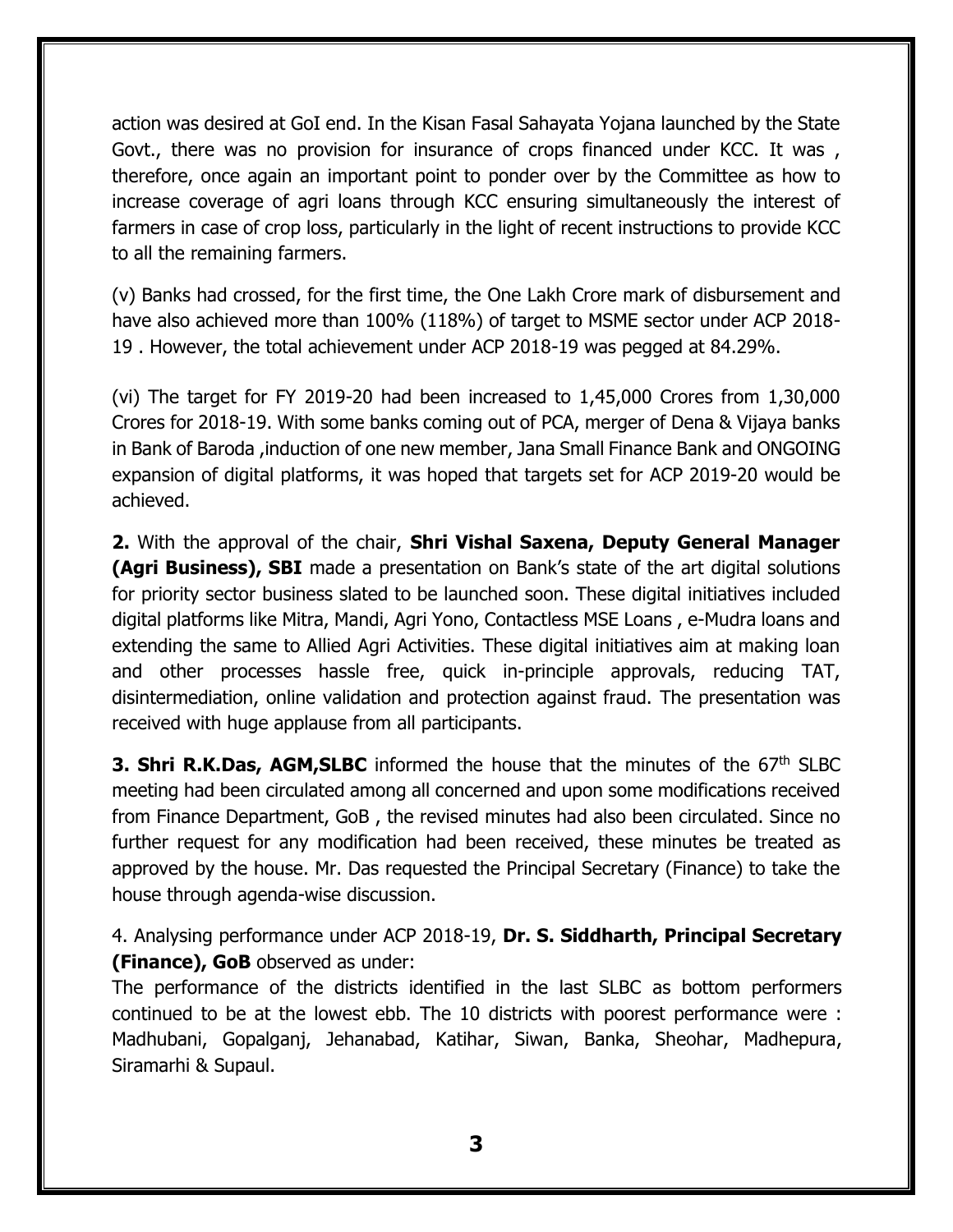**Shri Sushil Kumar Modi, Hon'ble Deputy Chief (Finance) Minister** advised to carry out district-wise review and interact with districts which were connected through VC.

#### **5. District-wise review of Performance under ACP:**

**(I) Madhubani :** The ACP 2018-19 performance was only 56.93% lesser by approx. 30% as compared to 2017-18. When asked for the 5 reasons for the poor performance , DDC Madhubani told that he already had meeting with bankers and will be organizing a meeting soon and expected to have a visible improvement in performance. The LDM was not available on VC for comments. Responding on the matter , Central Bank of India's representative told that the prime reason for poor show of CBI not only in Madhubani but throughout all districts in the State was its poor performance in Agriculture, more specifically the KCC. The Principal Secretary (Finance), read out the names of those bank branches in Madhubani districts which did not fair well. He requested the State Controlling Heads of these banks to look into the reasons and implement solutions to gear up the performance of their banks' branches.

**(II) Gopalganj:** This district had the largest drop in ACP 2018-19 achievement (20.54%) as compared to preceding FY. LDM was transferred and not available for comments. **The Principal Secretary (Finance)** informed that though CBI was lead bank in Gopalganj, most of the low performing branches were of SBI. **Hon'ble Deputy Chief (Finance) Minister** requested controlling heads of SBI and CBI to visit Gopalganj and Madhubani districts respectively and find out the reasons and remedies for low performance of their branches there and present the same in the next SLBC.

**(III) Jehanbad:** The ACP 2018-19 achievement came down to 63.40% from 80% in 2017-18. LDM Jehanabad advised that the lower performance is due to increase in target by 36% as compared to 2017-18 i.e from 162.49 Crores (2017-18) to 252.85 Crores (2018-19) coupled with non-sanction of targeted PMEGP and small dairy loans despite commitments by banks.

**(IV) Katihar:** The ACP 2018-19 achievement was only 65.72% whereas in 2017-18 it was 86.42%. LDM Katihar advised that most of the branches in the district were rural branches which could not fair well due to the insurance issue in KCC.

**(V) Siwan:** This district witnessed a dip of 14.54%, from 81.72% (2017-18) to 67.185 (2018-19), in ACP achievement. Speaking on the low performance, LDM Siwan cited the non-availability of insurance in KCC as the main reason. Secondly, UBGB is having 84 branches which mainly do KCC financing.

**4**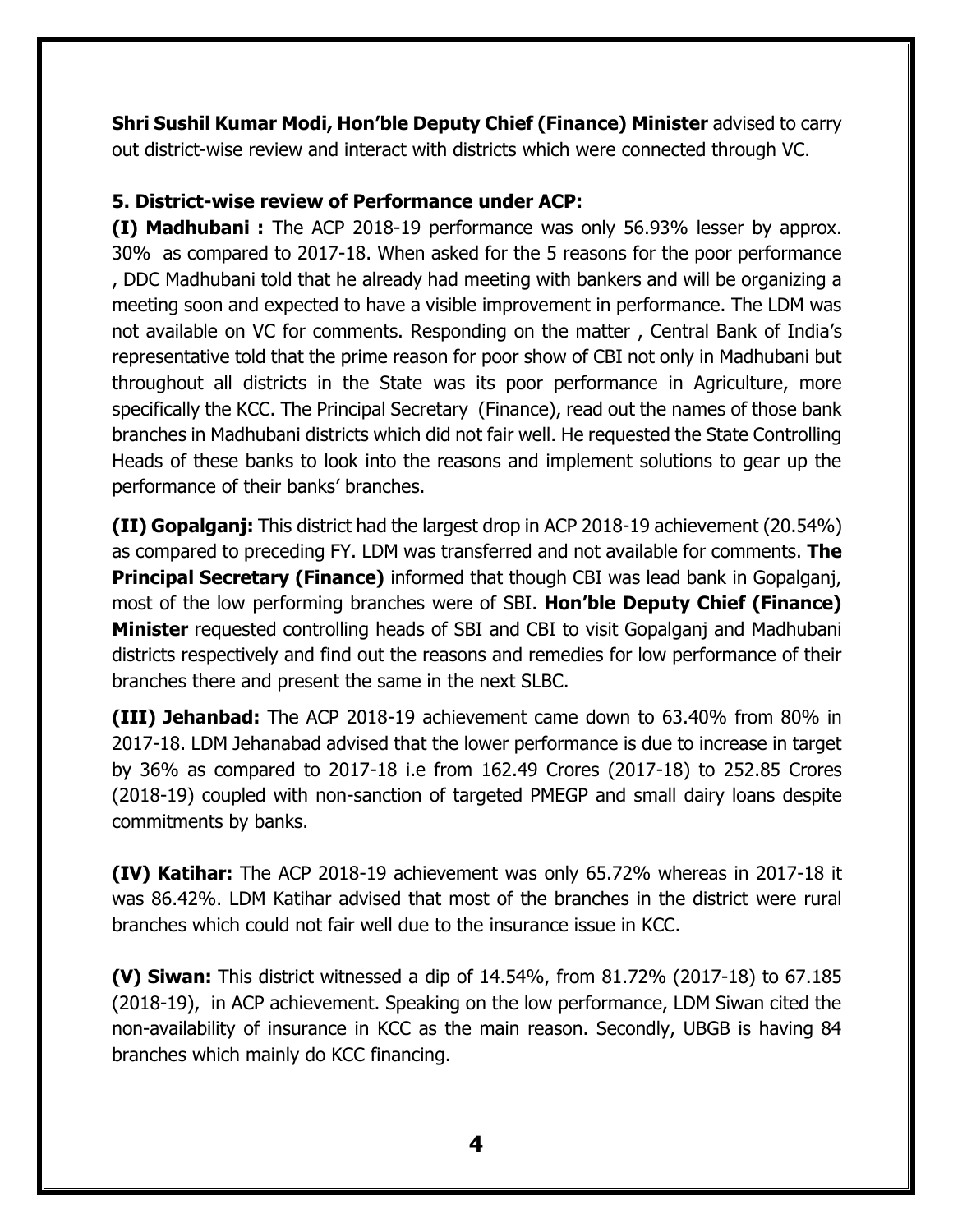**(VI) Banka:** Performance of ACP 2017-18 was itself very poor (74%) which further deteriorated to 67.18% in 2018-19. Banka LDM Banka advised that there is less scope of Agri loans in the district which resulted in poor performance. **Hon'ble Deputy Chief (Finance) Minister** advised State Heads / General Managers / Zonal Managers of following low performing banks should visit the undernoted bottom performing districts to critically analyse the reasons of shortfall in ACP achievement and implement remedial measures to improve their performance. A report in this regard be put up in the next SLBC meeting :

| SI. No. | Name of districts(s)                 | To be visited by controllers<br>of |
|---------|--------------------------------------|------------------------------------|
|         | Madhubani                            | Central Bank of India              |
|         | <b>Banka</b>                         | <b>UCO Bank</b>                    |
|         | Gopalganj, Jehanabad, Katihar, Siwan | State Bank of India                |

#### **6. Discussion on Action Taken Report :**

**(a)** As decided in the last SLBC meeting an analysis was done by Finance Deptt., GoB bank-type wise . The percentage of low performing branches bank-wise are as under :

#### **Group-A : Public Sector Banks**

Oriental Bank – 25%, United Bank – 20%, Dena Bank – 20%, CBI – 10.71%, SBI – 7.51%, BoI – 6.96%, Union Bank – 5%, …… …… ……

#### **Group- B : Private Sector Banks**

Axis – 30.89%, IDBI – 24.29%, ICICI – 20.41%, IndusInd – 20.51%, HDFC – 15.38%, Kotak - 30%, Federal – 37%, Yes – 33.33% …. ….. ……

The list will be shared with Banks with request to review these branches to find out the reasons of poor performance and address them.

**Principal Secretary (Finance)** said that the performance of ACP achievement of branches may be kept in mind at the time of recording the Annual Performance Appraisal reports of the bank managers.

**Hon'ble Deputy Chief (Finance) Minister** said that this % of low performing branches did not mean that other branches were doing well. It could be seen that UCO Bank Branch in a district had only 27% ACP achievement whereas it had been categorized as Top Performing Branch.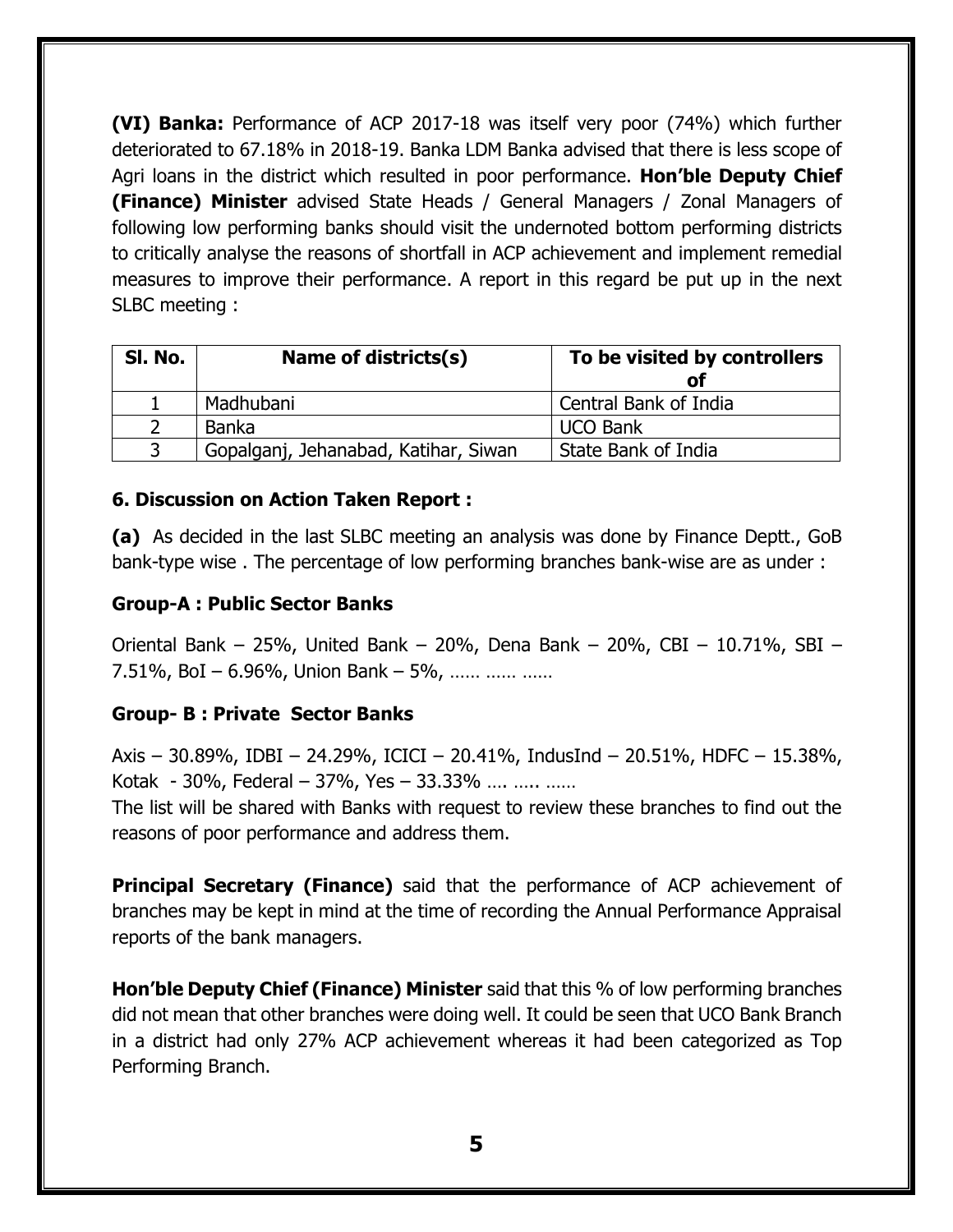**AGM, SLBC** told that this anomaly was because CD Ratio had also been assigned weight in calculating the grades. **Hon'ble Deputy Chief (Finance) Minister** advised that the grading formula needs to be reworked. It should be based on ACP achievement only. As desired by Hon'ble Deputy Chief (Finance) Minister, **AGM (SLBC)** read out the ACP 2018-19 achievement as under :

| Bank Type-wise:                              |  | Sector-wise: |                      |             |
|----------------------------------------------|--|--------------|----------------------|-------------|
| <b>Commercial Banks</b>                      |  | $-82.13%$    | Agriculture - 72.70% |             |
| Co-operative Banks                           |  | $-142.51%$   | <b>MSME</b>          | $-118.01\%$ |
| <b>RRBs</b>                                  |  | $-78.41%$    | <b>OPS</b>           | $-66,71\%$  |
| <b>Small Finance Banks</b>                   |  | $-1113.27\%$ | <b>NPS</b>           | $-91.05\%$  |
| Total Achievement under ACP 2018-19 : 84.29% |  |              |                      |             |

**Hon'ble Deputy Chief (Finance) Minister** expressed his concern over the low achievement of ACP which was the lowest among last five years. He told that keeping in mind the size of this year's ACP , which had been increased to 1,45,000 Crores, there rests a bigger responsibility on banks this year. He once again urged that the controllers of banks should review their low performing branches and put in their best efforts otherwise this ambitious target would be difficult to be achieved. He emphasized that at least 90% of the ACP be achieved this FY.

**(b) Hon'ble Deputy Chief (Finance) Minister** also opined that economy of Bihar is an agrarian economy and therefore targets for Agriculture sector under ACP 2019-20 as compared to 2018-19 should not be lowered. It , if not increased, be kept at last year's level of 60,000 Crores. He assured the bankers that the KCC insurance issue is Govt.'s responsibility and they were committed to resolve it.

**(c)** Speaking on action point related the KCC saturation exercise, **Principal Secretary (Agriculture)** told that there had been a demand from banks that the list of farmers registered with Agriculture Department as beneficiaries of various Govt. schemes including PM Kiasn, wherein the verified land records of farmers were available, be shared with them so that the KCC saturation exercise could be expedited. This desired list was approaching completion & would be shared with banks soon. He informed that Agriculture Department, GoB was developing a functionality wherein the land details of a farmer could be viewed online by keying in his / her registration number on Agriculture Department's site. This was expected to be launched within a month.

**(d)** Discussing the crop loss figure required for relief measures, it was observed that the % loss of various crops panchayat-wise had been sent to SLBC which did not serve the purpose. The agriculture department should have advised the average figure as a whole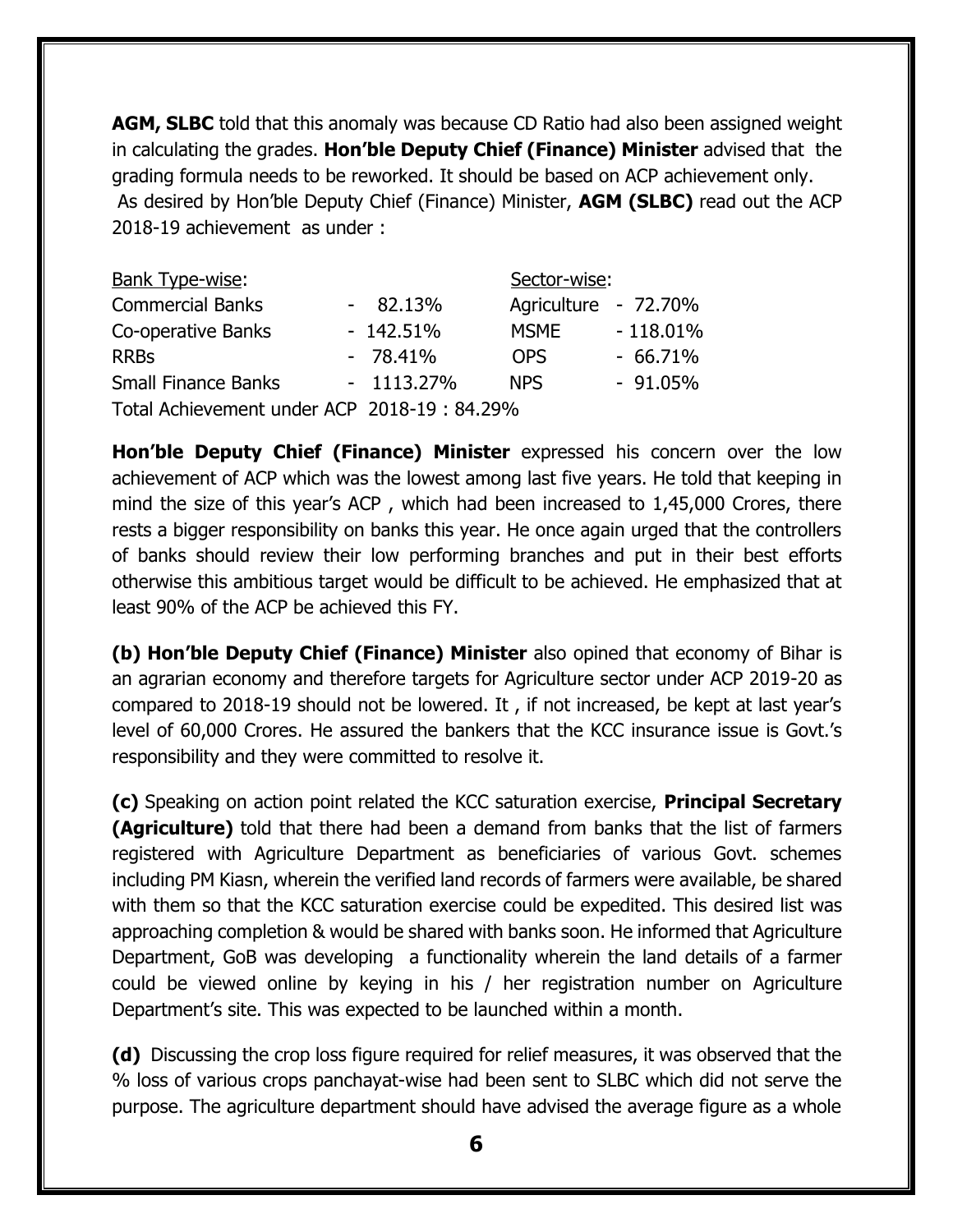to initiate appropriate measures within stipulated period. **Hon'ble Deputy Chief (Finance) Minister** told that the opportunity to restructure loans had been missed this time and Agriculture Department and 'Aapda Prabandhan Vibhag' should be more cautious and prompt henceforth so that the benefit of restructuring of loans and overdraft facilities could be extended to natural calamity hit areas.

**(e)** Talking on the issue of KCC loan **Hon'ble Deputy Chief (Finance) Minister** said that data showed that State Govt. was paying huge amounts of premium whereas the claim paid under crop insurance had been very meager. Secondly, it was insurance of only crop and not the entire loan. Thirdly, there had been only a certain percentage of crop loss making the claim amount further lower. **PNB** representative suggested that Govt. could analyze the average crop loss trend and could opt for floating insurance for the remaining portion. **CBI** representative suggested that if the passing of benefit under Bihar Fasal Sahayta Yojana was tagged to KCC accounts this could be at least a partial solution to the issue. **Hon'ble Deputy Chief (Finance) Minister** told that State Govt. would take up the issue with Central Govt. and RBI at appropriate level, forum and time and requested the banks to continue KCC financing as usual. They should finance KCC for animal husbandry and fishery activities as envisaged in the recent guidelines because there was no insurance issue in these KCCs, he told.

**(f)** Speaking on the action taken report on point no. 7, **Dr. Prem Kumar, Hon'ble Minister (Agriculture, Animal Husbandry & Fishery Resources)** said that there was a good number of loan applications pending under dairy, fisheries & poultry. This issue was raised in the preceding subcommittee meeting and a meeting of all such beneficiaries had been convened on 21.06.2019 to understand the ground realities for such inordinate pendency which deprived a large section of rural Bihar of income generating opportunities. He requested the bankers to be generous in extending loans to the rural populace especially under KCC for dairy and poultry because there was no issue of insurance therein.

**Hon'ble Deputy Chief (Finance) Minister** asserted that the unit cost be fixed with no further delay and banks should start financing KCC for dairy and poultry which would be reviewed in the next SLBC meeting. **Secretary (Animal Husbandry & Fishery Resources)** informed that they already had the unit cost fixed for dairy and poultry which would be circulated among districts to act upon.

**(g)** During deliberations on JEEVIKA related point nos. 8,9,10 & 11 of action taken report **CEO, JEEVIKA and** that the issues highlighted in these points were being discussed in sub-committee also and further follow up were made. Though there were improvements, still there was a lack of uniformity in KYC and CIBIL implementation. In some districts no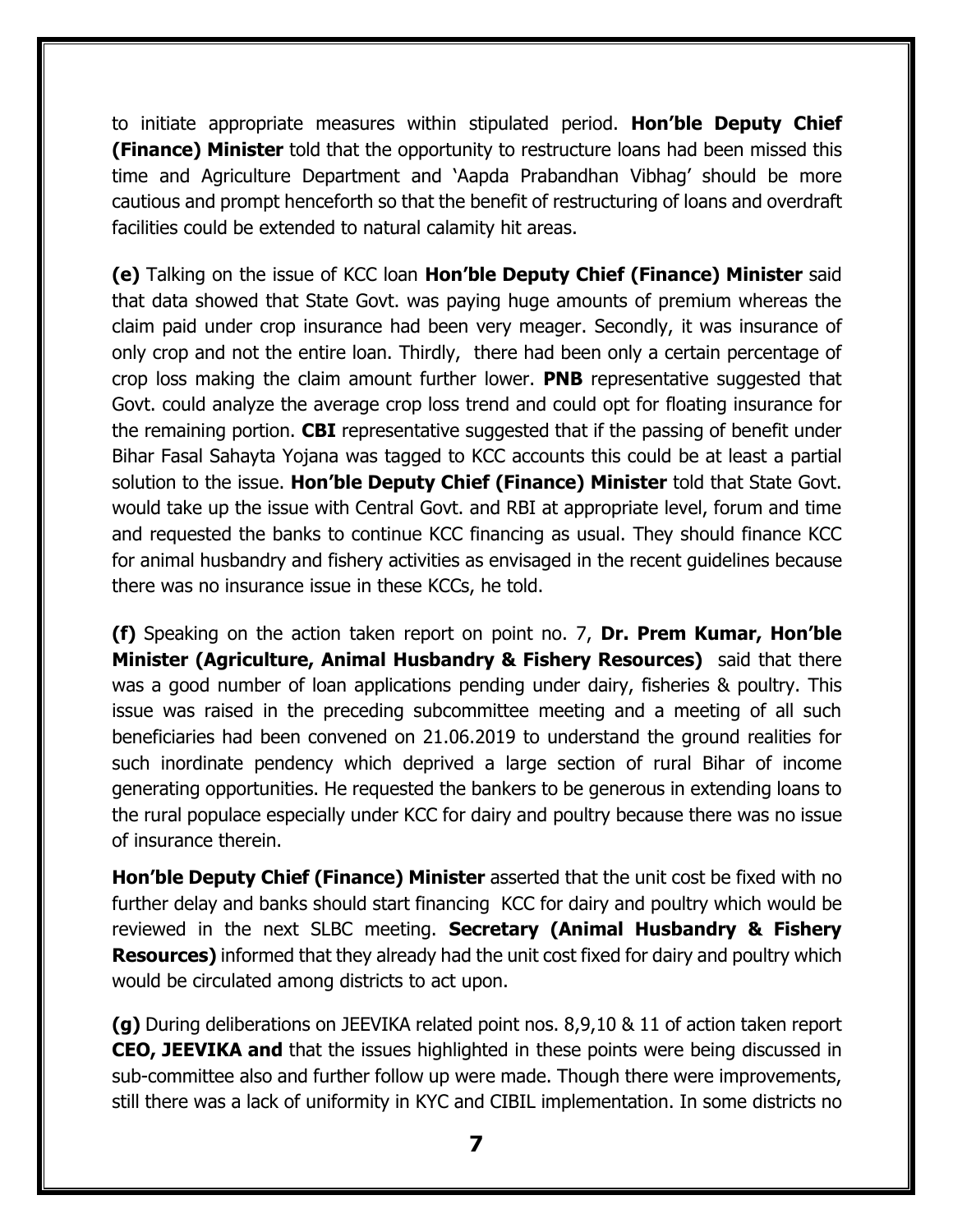CIBIL was asked for, in some districts branches of the same banks wee asking for CIBIL of three office bearers and in some districts for more than three members of SHG. Bankwise details were with the JEEVIKA. **Hon'ble Deputy Chief (Finance) Minister** advised that all banks could reiterate the correct instructions to branches. Overall, there was a good support from banks which resulted in a hopping disbursement of Rs 2910 Crores during 2018-19 and NPAs are contained below 2%. JEEVIKA had set a target of 2,50,000 SHGs to get credit linked during FY 2019-20. In 2018-19, JEEVIKA had done 12,86,000 enrolments under PMSBY and aimed at 20 lac enrolments in FY 2019-20 out of which 12,00,000 enrolments had already been done.

**Shri Shravan Kumar, Hon'ble Minister (Rural Development)** told that though good work had been done by banks under NRLM, performance of some banks namely Corporation Banks, Dena Bank, Oriental Bank of Commerce, Syndicate Bank, Vijaya Bank, Indian Overseas Bank, IDBI Banks, was not satisfactory and needed to be introspected more because this was associated with not only rural masses but also was a key component of Women Empowerment.

Further, **Hon'ble Minister (Rural Development)** mentioned that there were more than 9 Crore active accounts out of which 6 crores were Aadhar-linked and remaining 3 Crores were required to be linked for extending benefits of various government schemes. There were 46,77,000 MNREGA job card holders whereas accounts of only 12,50,000 were linked to AADHAR. Thus, only 27% MNREGA payments were AADHAR based and remaining were account based. AADHAR mapping needed to be increased expeditiously. **Hon'ble Deputy Chief (Finance) Minister** advised that a Sub-committee be constituted to discuss and sort out IT related issues.

**(h)** Reviewing the performance of Social Security Schemes, **Hon'ble Deputy Chief (Finance) Minister** observed that the number of claims made under PMSBY & PMJJBY appear to be on lower side may be due to lack of knowledge among the beneficiaries. Concerned GoB Department (Labour Department) should spread awareness in this regard.

**(i) Principal Secretary, Urban & Housing Development** raised concern over low coverage of housing loans under CLSS and reminded that this issue was raised during last SLBC also but no significance difference in performance was visible. Govt. was committed to provide housing to all by 2022 even in urban areas and survey done by an outside agency revealed that still there was a shortfall of 50,000 units. Banks needed to take cognizance of the upward revision in income eligibility criteria. Benefit of CLSS could be extended to Housing Loans financed since June 2015. Banks could compulsorily put a check-point in every Housing Loan to ensure availability of CLSS to them.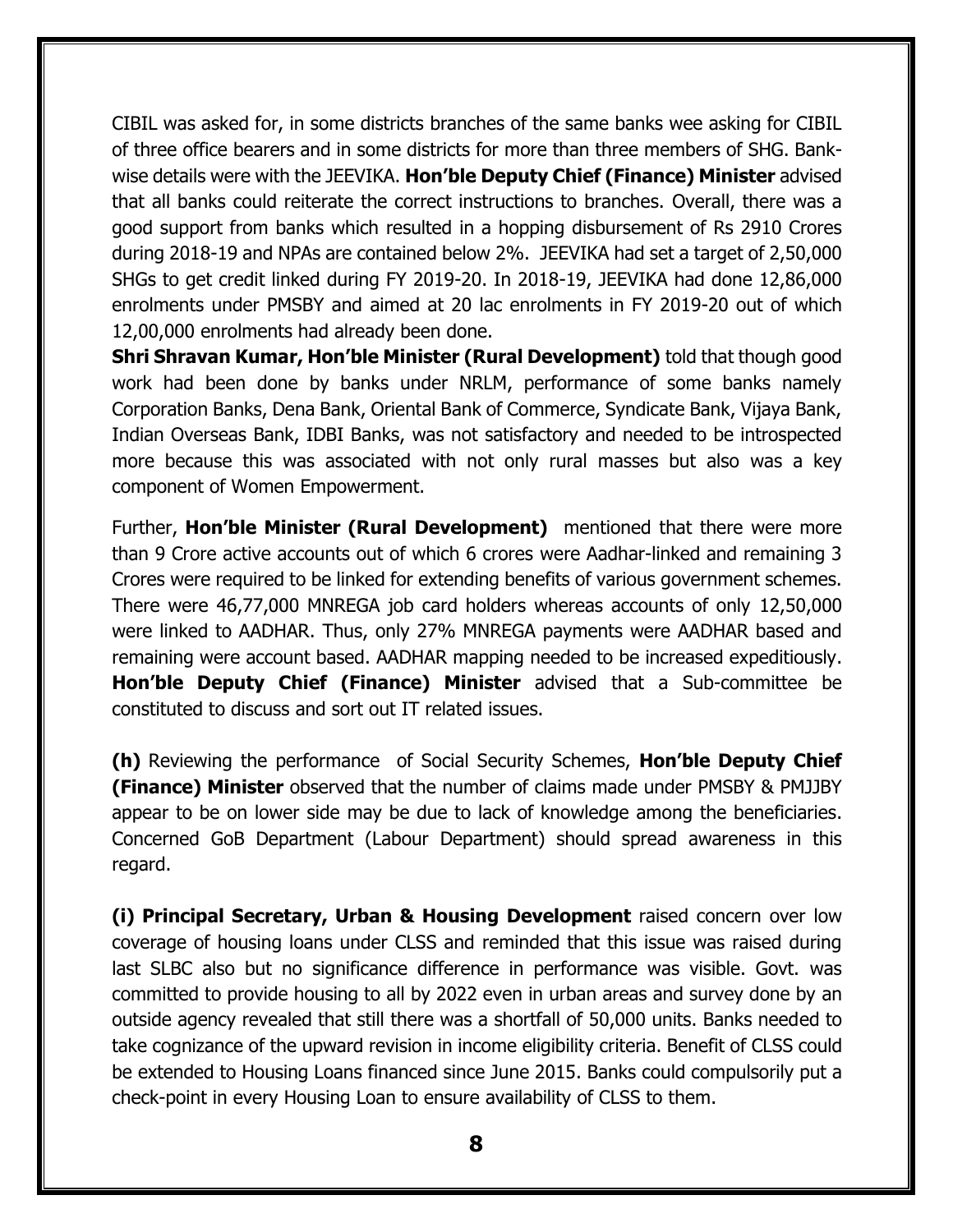**(j)** Talking on loan for urban poor **Hon'ble Minister (UD&HD)** said that performance of Banks' in this regard was not encouraging. Many bank-branches were not aware of the operating instructions of the scheme. Banks needed to issue instruction to operating units and this might also be reviewed invariably in all DLCC meetings because there were may schemes for rural areas whereas schemes for urban poor were limited in number.

**(k) President, Chamber of Commerce, Bihar** told that 10 loan accounts worth Rs 50 Crores with SBI of entrepreneurs in Bihar had been transferred to Kolkata on the pretext that there was not much expertise and manpower to process and handle such big loans locally. This had caused dissatisfaction among entrepreneurs.

He raised the issue of non-accepting of coins by banks in the State causing inconvenience to entrepreneurs especially the small traders who were deprived of the opportunity depositing coins and regularizing their CC/TL accounts. RBI should intervene in the matter as the issue was related to public at large.

Responding on the issue SBI representative told that as Bank's policy implemented throughout the country such loans were being handled by Corporate Client Group (CCG) for quick review / renewal and timely meeting the loan enhancement requirements of clients as bank had been receiving complaints from many such customers that the local branches took lot of time and were not prompt in processing their renewal / enhancement proposals. In Bihar, 10 loan accounts of 4 clients had been transferred to CCG. Regarding accepting coins, SBI representative told that branches were flooded with coins and there was shortage of space in currency chests. These coins , unlike currency notes, were not being deposited back by RBI. Instances had come to notice where collecting and depositing coins were being employed for ulterior motives / gainful purposes. Branches were not refusing reasonable amount of coins from genuine depositors.

**(l)** Talking on the performance of the flagship programme PMEGP, **Secretary, Industry Department** told that banks achieved 90% of margin money target set for 2018-19. Performances of private sector banks e.g Axis , Bandhan, HDFC were negligible. Among public sector banks, the performances of UCO, Syndicate & Dena banks were not satisfactory. With the new guidelines of financing to existing units in need of expansion and the workshop organized in the beginning of the year, a better come out was expected in 2019-20.

**(m) Hon'ble Minister (Industry)** told that interactions with industry people had given him the feel that banks were having insipid attitude towards promotion of Medium Enterprises as only 31.22% of the target for 2018-19 could be achieved. Under Industrial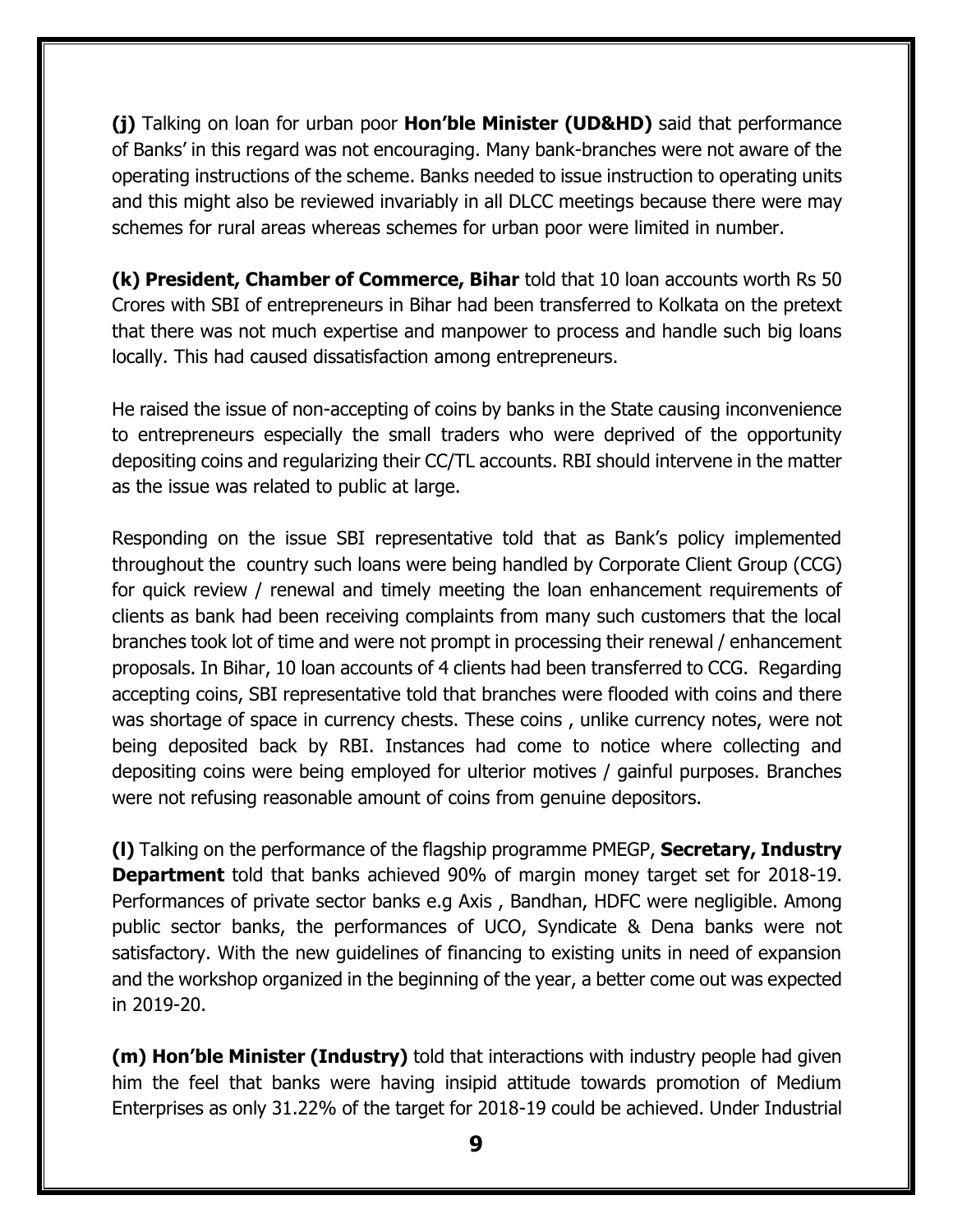Promotion Policy , GoB had forwarded 1026 proposals to banks of which only 256 proposals could be sanctioned and there was little progress under Pradhan Mantri Bunkar Yojana. He requested the banks to think positive and be a part of industrial development of the State.

**7.** Speakingon issues related to agriculture **Chief General Manager, NABARD** thanked SLBC for deciding to enhance target of Agri Sector from Rs 50,000 Crores to Rs 60,000 Crores . He expressed his concern on performance of DEDS wherein subsidy of only Rs 3 crores was made available to 666 beneficiaries. He informed the house that all DDMs had been advised to convene meetings of DLTC in their districts and determine unit costs of all required activities latest by  $20<sup>th</sup>$  June 2019. Animal Husbandry Department advised that they already had the unit cost which they would advise to all districts. CGM, NABARD also opined that while fixing ACP Target the approach should be Bottom Up rather than Top Down and also the saturation of KCC needed to be given due importance.

**8.** Making a critical assessment of some macro developments taking place in the field of banking in the State during FY 2018-19, **Officer-in-Charge, Reserve Bank of India**  expressed his views as under:

**i.** The CD Ratio (CDR) of Bihar during 2018-19 had been 44.09% whereas at the national level it was 78.29%. Among districts, 18 were below 40% of CDR and out of them 10 districts had been reeling below 30% of CDR for last 3 years or more. SLBC Convenor and Lead Banks should ensure that DCC Sub-Committees in the districts prepare & execute Monitorable Action Plan.

**ii.** The ACP achievement in 10 districts was less than 70% and there had been detailed deliberations on it.

**iii.** It would be better, realistic and practical if, while preparing ACP of the State, a comparative view of similar states was taken and best practices prevailing there were adopted.

**iv.** The functioning of Sub-Committees needed to be result oriented.

**v.** Bihar is a state where agriculture is the mainstay and it was befitting that lot of discussion had been devoted in SLBC to Agri ACP and various Agri schemes. So far the related regulatory changes were concerned, RBI had already advised upward revision in collateral free agri loans from 1.00 lac to 1.60 lacs and KCC for Working Capital for Animal Husbandry & Fishery.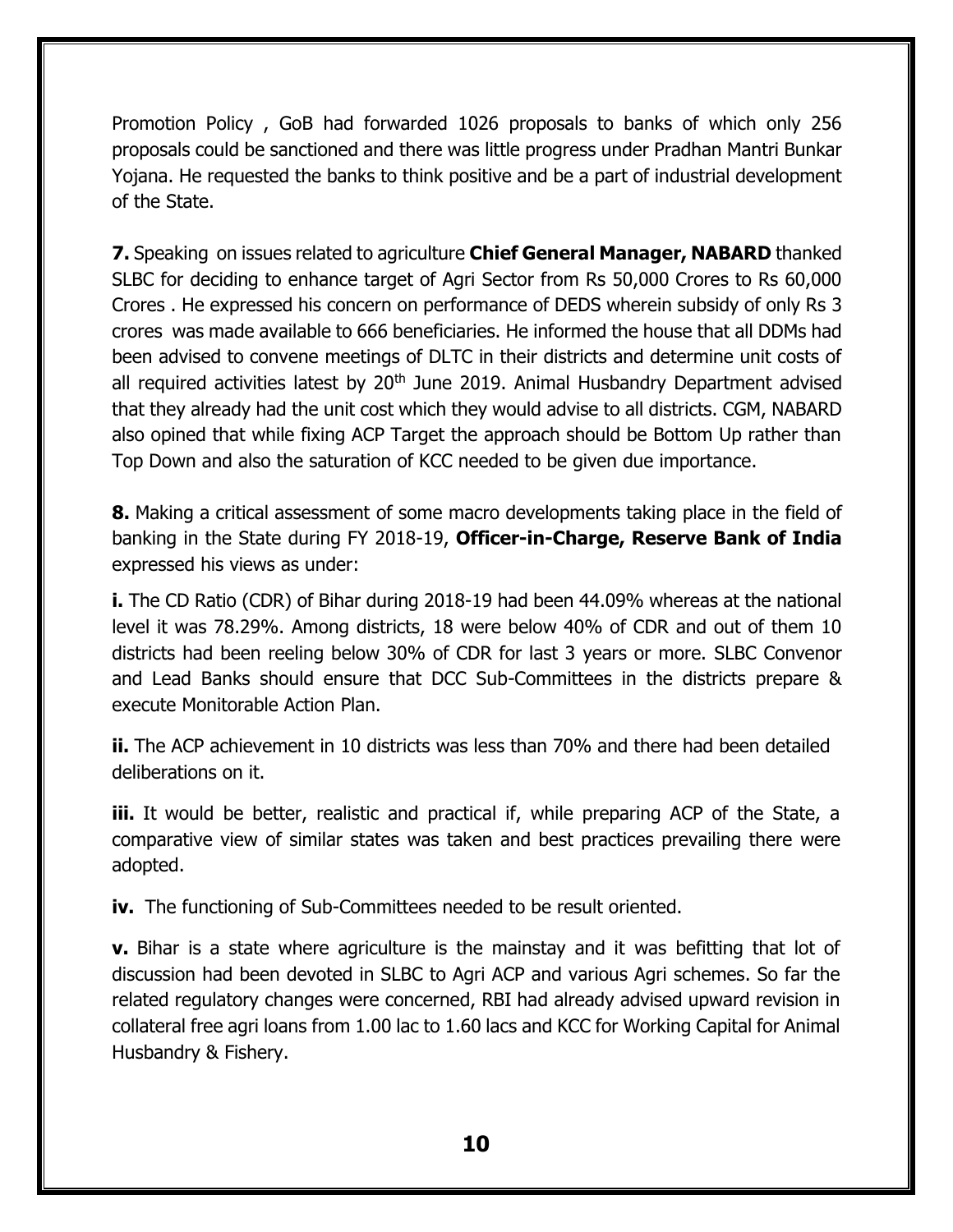**vi.** Looking at other factes of supply side, it could be seen that limit to qualify for priority sector by Service Sector under MSME had been done away with by RBI. IBA had issued an advisory to all banks not to charge any fees on KCC loans upto 3 lacs which needed to be followed.

**vii.** During today's discussions in SLBC, an assurance had been given by State Govt. to resolve the KCC insurance which was a positive note otherwise, as we all understood, the performance of banks under KCC would surely suffer.

**viii.** The progress of opening banking outlets in URCs got stuck after making initial strides and still 125 centres were yet to be covered. This needed to be completed without much further delay . This would in turn help in ACP achievement as well.

**ix.** CIBIL & KYC implementation were policy matters. In case of any doubt etc., if required, SLBC might send formal request to RBI & it would be taken up with Central Office.

**9.** Expressing his views **in brief , The President, Bihar State Minority Commission**  said that the RBI Circular mandates DLCC & SLBC to see that sufficient credit facilities were provided by banks in the State but there was no mention of it in SLBC even regarding the 6 districts where Minority Muslims were in good number. It needed to be addressed so that minority population living below the poverty line were benefitted by institutional finance. Similarly, granting loans to scavengers and weavers also required to be expedited.

**10.** While speaking on the subject related to cooperative e.g Crop Insurance **Hon'ble Minister (Cooperative)** thanked **Hon'ble Deputy Chief (Finance) Minister** for bestowing his personal attention on it. He mentioned that the working of CSPs needed to be monitored closely as there had been many complaints against them. The CSP personnel should be imparted adequate training to understand their responsibilities & discharge duties more effectively. Quoting "तेरे शहर का पेट मेरे गााँव की ममट्टीसे पलता है, गौरतलब रहे मक देश अपना गााँव में बसता है", he told that we would be able to deliver better results to the rural populace if worked keeping this in mind.

**11.** Concluding the meeting **Hon'ble Deputy Chief (Finance) Minister** made the following points:

(a) It was satisfying to note that banks in the State have made a successful journey in last 12 years from disbursing Rs 10762 Crores in 2007-08 to Rs 1,09,000 Crores in 2018- 19.

(b) During discussion on various topics in this meeting, it transpired that operating units i.e the branches were not aware of many instructions / guidelines which affected the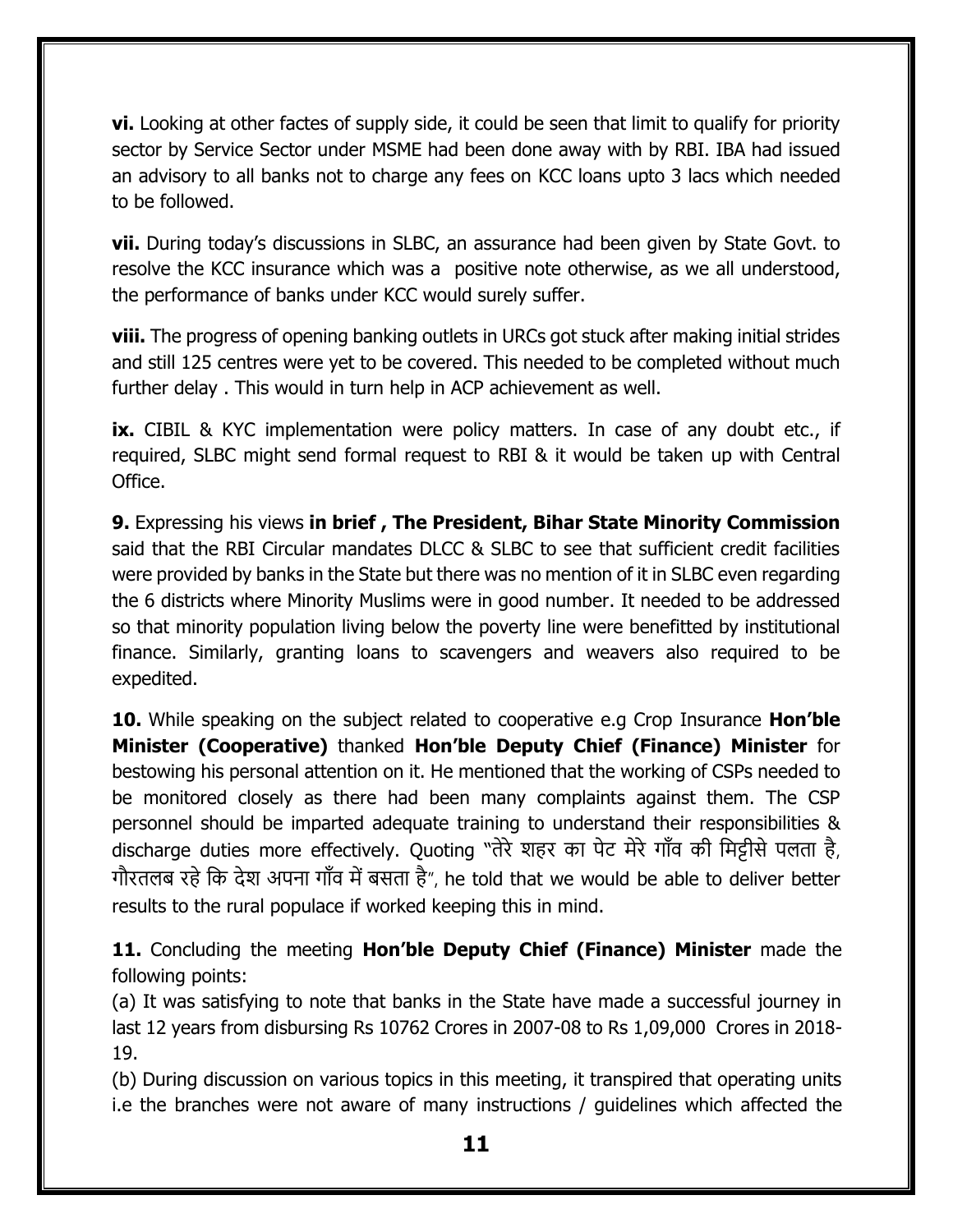implementation level and this was not being addressed properly by the monitoring mechanism of banks. In place of gathering all branch managers at one place, Banks might resort to alternate technological options like video conferencing for better monitoring of the branches & thus saving time and cost.

(c) Though it was in its infancy and in Bihar only 1253 loans worth Rs 381 Crores had been sanctioned, **psbloansin59minutes.com** was a significant ground breaking step towards digitized loan process. He urged the banks to switch loan process in all segment, particularly Agriculture, to digitized mode which ensured speed, minimal manual intervention and the resultant transparency.

(d) Post launch of Bihar Govt.'s own education loan scheme, the outlay of banks in this segment had come down drastically. Banks should entertain the education loan aspirants still approaching them and should not force-direct them to Govt. channel.

(e) Despite passage of reasonable time and dedicating commensurate follow up, 125 URCs remained to be banked showing the indifferent approach of banks to which these have been allotted. This should be completed invariably within 6 months. SLBC Convenor bank should moot to re-allot these URCs.

(f) With the advancement of technology, cases of cyber frauds were also on the rise. This time it could not be possible to discuss this issue due to paucity of time. But in the next SLBC meeting let this be taken up with focus on number of cyber frauds, resolution mechanism and current status.

(g) He informed that the  $1<sup>st</sup>$  SLBC meeting of SLBC was traditionally attended by Hon'ble Chief Minister who could not make it this time for an urgent meeting at New Delhi. However, he would be attending the next SLBC meeting.

**12. Assistant General Manager, SLBC** proposed to hold the next SLBC meeting on  $21<sup>st</sup>$  August 2019 which was approved by the house. He extended vote of thanks to all participants for attending the meeting. The 68<sup>th</sup> SLBC meeting, thereafter, was declared over with the permission of the chair.

#### **68th QUARTERLY REVIEW MEETING OF SLBC, BIHAR HELD ON 19.06.2019**

## **ACTION POINTS**

**1.** State Heads / General Managers / Zonal Managers of following low performing banks should visit the undernoted bottom performing districts to critically analyse the reasons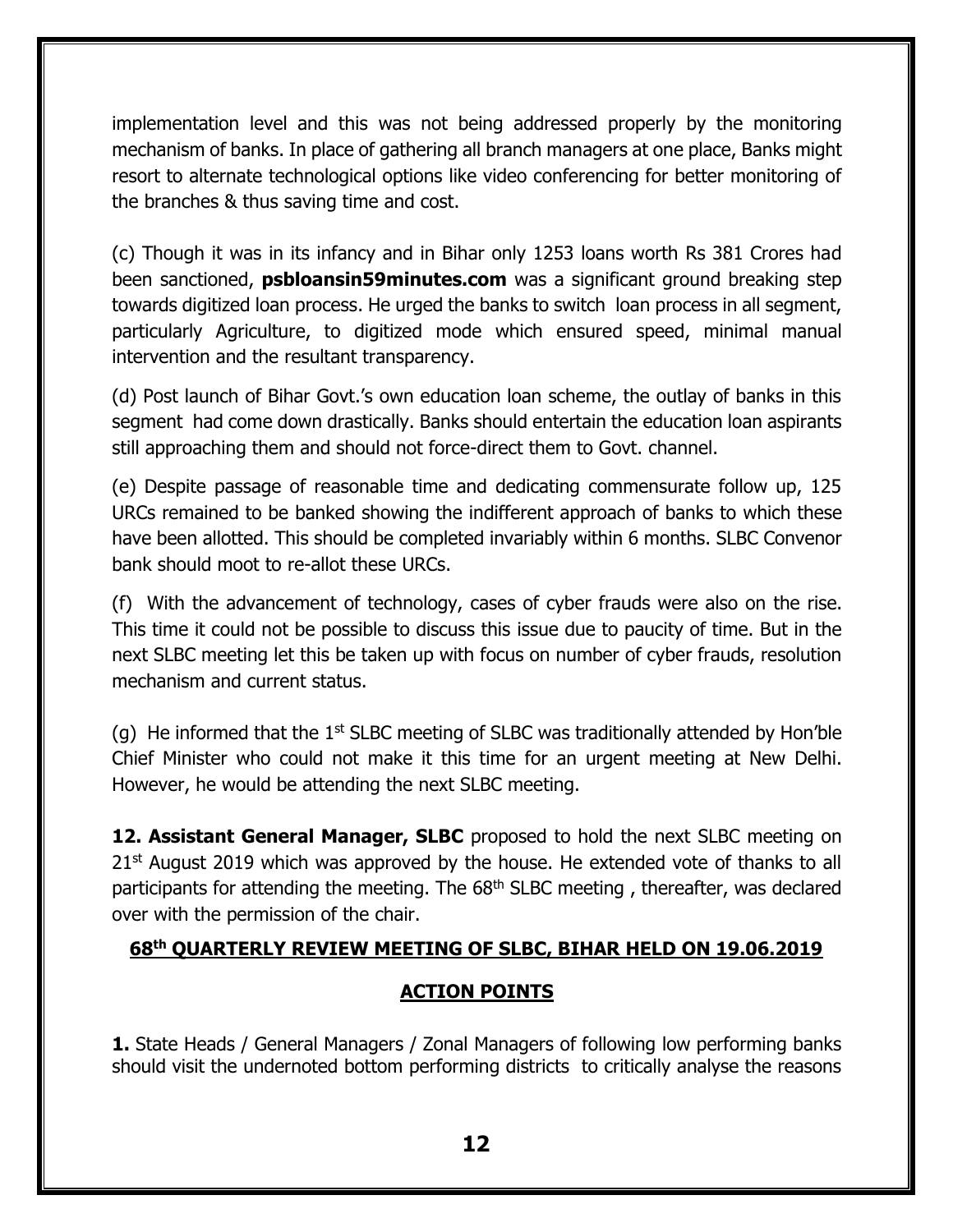of shortfall in ACP achievement and implement remedial measures to improve their performance. A report in this regard be put up in the next SLBC meeting :

| SI. No. | Name of districts(s)                 | To be visited by controllers<br>of |
|---------|--------------------------------------|------------------------------------|
|         | Madhubani                            | Central Bank of India              |
|         | Banka                                | <b>UCO Bank</b>                    |
|         | Gopalganj, Jehanabad, Katihar, Siwan | State Bank of India                |

#### **[ Action by : UCO Bank, CBI & SBI]**

**2.** In order to review performance of Top & Bottom Performing Branches in the district, the grading formula needs to be reworked. Ranking inter se should be based on ACP achievement only. **[ Action by : Finance** 

#### **Department, GoB]**

**3.** ACP target for Agriculture sector under ACP 2019-20 should be kept at least at last year's level of 60,000 Crores. **[ Action by : SLBC]**

**4.** A Sub-committee of SLBC be constituted to review and sort out IT related issues.

### **[ Action by : SLBC]**

**5.** Labour Dpartment**,** GoB should spread awareness among public regarding Social Security Schemes – PMSBY, PMJJBY & APY.

#### **[ Action by : Labour Department, GoB]**

**6.** While fixing ACP Target the approach should be Bottom Up rather than Top Down.

## **[ Action by : SLBC & All LDMs]**

**7.** Opening of Banking Outlets in remaining URCs should be completed within 6 months.

#### **[ Action by : All related banks]**

**8**. In the next SLBC meeting, discussion on banking related cyber fraud be included as an agenda item.

#### **[ Action by : SLBC & All banks]**

**9.** The unit cost for providing working capital to Animal Husbandry & Fisheries under KCC be determined latest by 15<sup>th</sup> July 2019.

#### **[Action by : All LDMs, NABARD & SLBC]**

**13**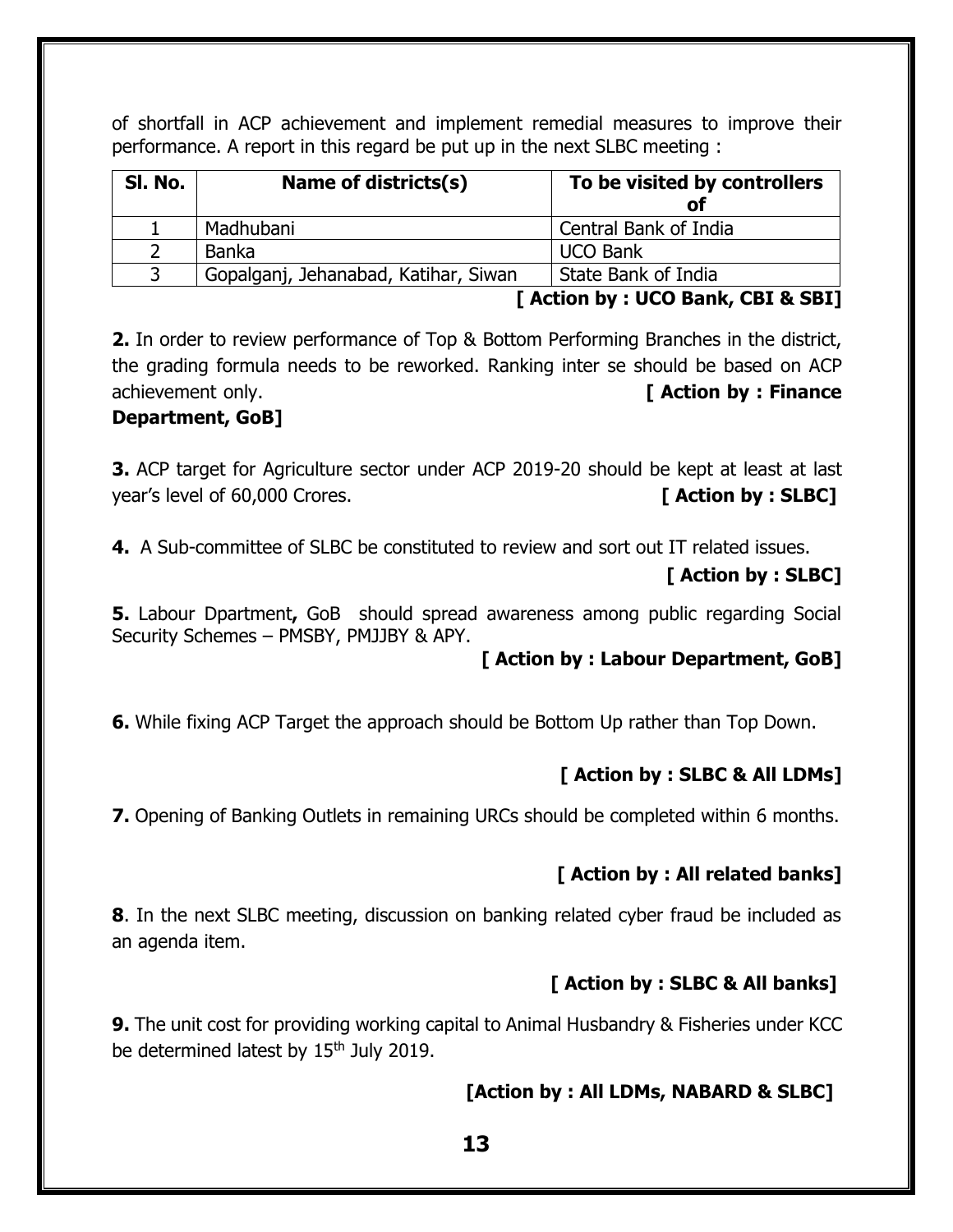**10.** Banks should interact with their branches at least 3-4 times through Video Conferencing for granular review of their performance in all sectors.

## **[Action by: All Banks]**

**11.** Banks should expeditiously look into the complaints of malpractices against the BC Agents/ CSPs and take them to logical conclusion in a time bound manner.

## **[Action by: All Banks]**

**12.** The banks to switch loan process in all segment, particularly Agriculture, to digitized mode to ensure speed, minimal manual intervention and the resultant transparency.

## **[Action by: All Banks]**

**13.** Banks should entertain the education loan aspirants still approaching them and should not force-direct them to Govt. channel.

## **[Action by: All Banks]**

**14.** Performances under Prime Minister Employment Generation Programme of private sector banks e.g. Axis, Bandhan, HDFC were negligible. Among public sector banks, the performances of UCO, Syndicate & Dena banks were not satisfactory. It be looked into.

## **[Action by: Axis, Bandhan, HDFC UCO, Syndicate & Dena Banks]**

**15.** The performance of ACP achievement of branches may be kept in mind at the time of recording the Annual Performance Appraisal reports of the bank managers.

## **(Action by: All Banks )**

## **Outstanding issues of ATR of 67th SLBC:**

**16.** The list of farmers registered with Agriculture Department for execution of various schemes should be sorted district-wise, block-wise and passed on to operating functionaries of Banks and districts / blocks line departments for the KCC saturation exercise.

## **(Action: Agriculture Deptt., GoB)**

**17.** Requirement of SC / ST classification is done away with so that the benefit of 1% interest subvention could be passed on to maximum number of farmers.

## **(Action: All Banks/ GoB, Agriculture Deptt.)**

**14**